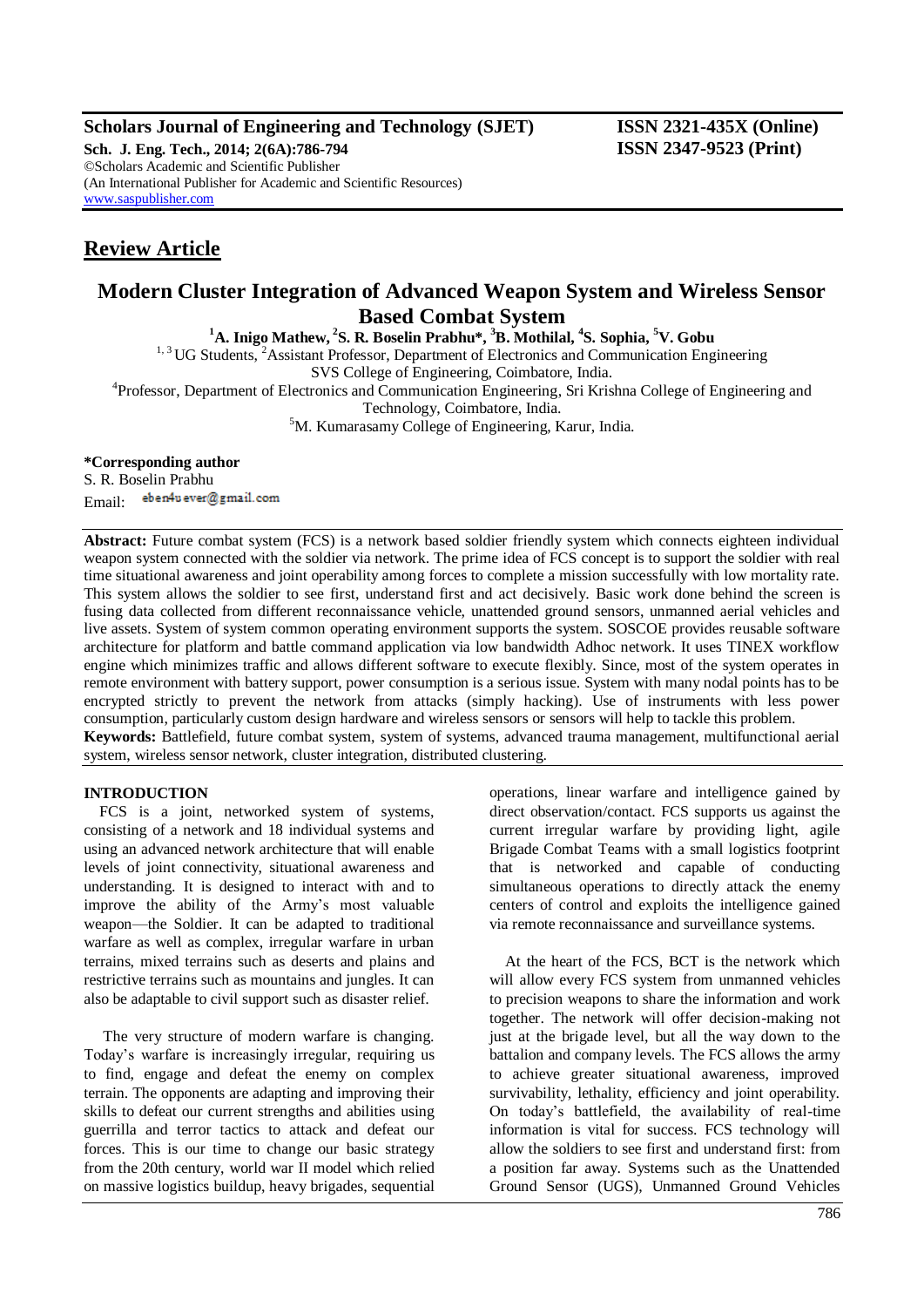(UGVs) and Unmanned Aerial Vehicles (UAVs) will provide information about the enemy's position in individual buildings and neighborhoods, as well as over the bunkers. Wireless sensors can be used in case of unattended war environments. This information will be fed into the network and immediately shared with brigade, battalion and company commanders, even to the platoon leaders. This networked surveillance increases the reliability of information and reduces tactical risk to the soldiers. In short, FCS provides enhanced situational awareness. On today's battlefield, precision weapons are necessary to defeat enemies who are often mixed with civilian populations or hidden in restrictive terrain such as mountainous regions. FCS systems such as the Mounted Combat System (MCS), Non-Line of Sight-Cannon (NLOS-C) and Non-Line of Sight-Mortar (NLOS-M) [2] combined with FCS's unmanned systems and the soldiers, provide the ability to destroy enemy and increases the ability to identify targets and to engage with precision munitions that reduce the risk of collateral damage. On today's battlefield, soldiers in complex environments are at risk within vehicles, due to the enemy's use of Improvised Explosive Devices (IEDs), Rocket-Propelled Grenades (RPGs) and Anti-Tank Missiles. As the soldiers move into complex terrain (urban areas) where the enemy is well hidden and traditional fighting vehicles are largely ineffective.

FCS reduces that risk by using unmanned vehicles such as the Armed Robotic Vehicle (ARV), Small Unmanned Ground Vehicle (SUGV) and Multifunctional Utility/Logistics and Equipment Vehicle (MULE) to locate and engage the enemy, identify toxic chemicals, destroy tanks and disable the land mines [4]. FCS manned vehicles are agile and carry an advanced hit avoidance technologies such as active protection systems (APS) which allow the soldiers to stay protected longer, which reduces their risks before delivering them close to the fight. In short, FCS increases survivability as well as lethality. On today's battlefield, it is more important to maximize the fighting capacity of the force. The FCS (BCT) features smaller, lighter vehicles which quickly transport more combat power to where it's needed. In addition, FCS vehicles will require much less fuel, reducing the number of refueling vehicles. By building many of its systems on a common chassis, the number of mechanics and spares will be reduced. In addition, reduced support requirements mean fewer convoys. Threats from IEDs will be minimized by FCS's sensors and robots. In summary, FCS increases efficiency and reduces the Army's logistics footprint, resulting in fewer support soldiers and vehicles, thus saving lives and money. Because FCS is a system of systems, the whole is more than the sum of its parts. By interconnecting the

capabilities of 18 cutting-edge systems with a state-ofthe-art network and the unmatched abilities of the soldier, FCS will allow the Army to find, fight and finish the enemy on the 21st century, irregular battlefield. These systems are basically classified in to the following on the basis of their operation and functionalities: Manned ground vehicles, unmanned ground vehicles, unmanned aerial vehicles and unattended systems. In recent unattended environments, Wireless Sensor Networks (WSN) with multifunctional sensing capabilities can be employed on both vehicles and the soldiers to offer better outcome. Distributed clustering can be employed to effectively cluster and optimize the battery life of the wireless sensors in unattended environments [7].

### **MANNED GROUND VEHICLE**

The manned ground vehicle constellation consists of eight separate classes of vehicle systems which mostly shares the same chassis. It is classified as follows,

- **1. Mounted combat system**
- **2. Infantry carry vehicle**
- **3. Non-line of sight cannon**
- **4. Non-line of sight mortar**
- **5. Reconnaissance and surveillance vehicle**
- **6. Command and control vehicle**
- **7. Medical vehicle treatment and evacuation**
- **8. FCS recovery and maintenance vehicle.**

#### *1. Mounted Combat System (MCS)*

The Mounted Combat System (MCS) provides Lineof-Sight (LOS) and Beyond-Line-of-Sight (BLOS) offensive firepower capability allowing BCTs to engage close with and destroy enemy forces. The mounted combat system provides precision fires at a rapid rate to destroy multiple targets at standoff ranges quickly to complement the fires of other systems in the BCT. It is highly mobile and can easily maneuver over rough terrains. It is capable of providing direct support to the infantry in an assault by defeating bunkers, breaching walls and also by providing cover fire whenever necessary. The MCS also provides BLOS fires to destroy the point targets using the integrated sensor network. This capability enhances lethality and also increases the options available to the BCT commander for the destruction of point targets through the integrated fires network. MCS shares a common mobility platform with the other Manned Ground Vehicles of FCS [11].

### *2. Infantry Carrier Vehicle (ICV)*

The Infantry Carrier Vehicle (ICV) consists of four platform versions: a Company Commander; a Platoon Leader; a Rifle Squad and a Weapons Squad. All infantry carry vehicles looks alike to prevent particular vehicle from targeting. The ICV effectively employs weapon systems, rapidly maneuver during fallback,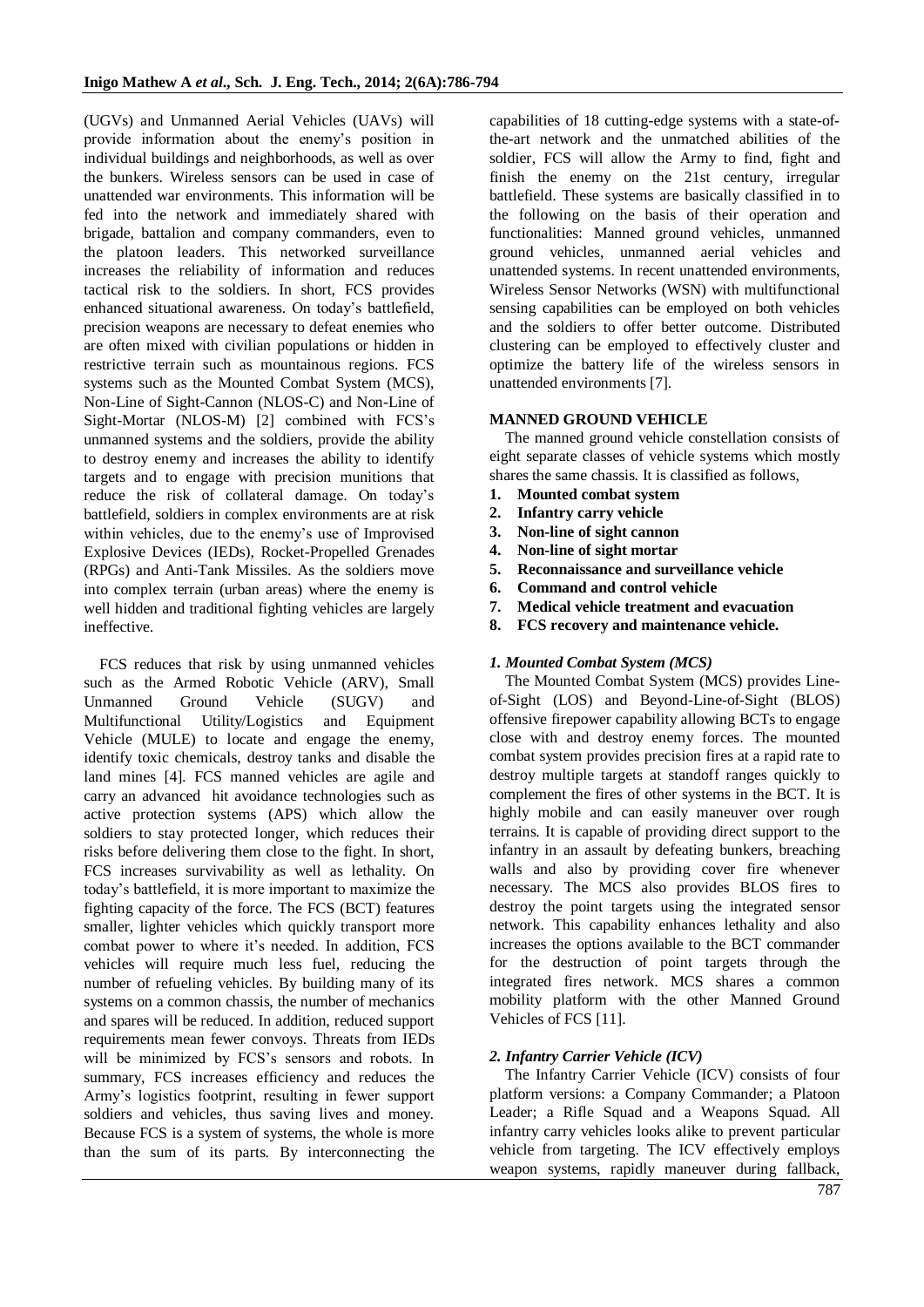night operations, all weather and limited visibility periods. The ICV carries most of equipment freeing the individual soldier to focus on the mission. The ICV can shoot, communicate, detect threats and protect crew/critical components on the move and almost under all retains. Constant data transfer with other components of the BCT permits constant update of the common operational picture and rapid identification of targets with updated situational awareness.

#### *3. Non-Line of Sight-Cannon (NLOS C)*

The Non-Line of Sight-Cannon (NLOS-C) (figure 1) is an indirect fire support component of the System of Systems (SoS) of the FCS (BCT) [5]. NLOS-C is more significant to provide networked, extended-range, responsive and sustained precision attack of point and area targets in support of the FCS [6]. NLOS-C provides close support and destructive fires for tactical standoff engagement during both offensive and defensive operations in line-of-sight and beyond-lineof-sight. The NLOS-C is a self propelled howitzer with a two man crew. Advanced Crew Served Weapon (ACSW) as its secondary armament and incorporates a suite of protection measures to enhance crew and platform survivability. The NLOS-C will be deployable worldwide and can operate in a wide range of ordinary environmental conditions. The cannon can move rapidly, stop quickly and deliver lethal fire on target in a very short time. The NLOS Cannon has a multiple round simultaneous impact (MRSI) capability. The cannon, like all Manned Ground Vehicle (MGV) can rearm and refuel quickly. Its system weight makes it quickly deployable, fully automated handling, loading and firing is the state of the art modern engineering work piece. The NLOS-C adoptability and sustainability with fast response [1], lethality, survivability, agility and versatility are quite modern features.

#### *4. Non-Line of Sight-Mortar (NLOS M)*

The Non-Line of Sight-Mortar (NLOS-M) is the short-to-mid-range indirect fire support component of the System of Systems (SoS) of the FCS (BCT). It fires a suite of 120mm munitions that also include special purpose precision guided munitions such as Precision Guided Mortar Munitions. NLOS-M provides close support and destructive fires for tactical standoff engagement during both offensive and defensive operations.



**Fig-1: Non-Line of Sight Cannon (NLOS-C)**

#### *5. Reconnaissance and Surveillance Vehicle (RSV)*

The Reconnaissance and Surveillance Vehicle (RSV) consist of a set of advanced sensors technology which can able to detect, locate, track, classify and automatically identify targets from for-beyond ranges under all climatic conditions: day or night [14,15]. It includes a set of roof-mounted, long-range electro-optic infrared sensor, emitter mapping sensor for radio frequency intercept and direction finding, remote chemical detection and a multifunction RF sensor. RSV also conducts automatic target detection, target recognition and level one sensor fusion. To further increase troop capabilities, the RSV is equipped with Unattended Ground Sensors (UGS), a Small Unmanned Ground Vehicle (SUGV) with other payloads and two unmanned aerial vehicles (UAVs). WSNs recently started replacing these sensors, for their advanced and undetectable presence in unattended environments [3].

#### *6. Command and Control Vehicle (C2V)*

The Command and Control Vehicle (C2V) is part of manned ground vehicles and is the hub of battlefield command and control. The C2V platform provides the commander the necessary information to lead the team towards success. It is capable of joint command, control, communications, computers, intelligence, surveillance and reconnaissance (C4ISR). The C2V provides commanders with the ability to command and control on the move. C2Vs contains the interfaces that allow commanders and superior staff to gain access to the Battle command mission applications including: mission planning and preparation, situation understanding, battle command and mission execution and war fighter-machine interface. These applications enable commanders and their staff to perform tasks such as fusing friendly, enemy, civilian, weather/terrain situations and distributing this information via a common operating picture. Commanders also utilize the C2V's integrated C4ISR suite to receive, analyze and transmit tactical information. The C2V can also deploy wireless sensor based unmanned and manned aerial vehicles to enhance situational awareness.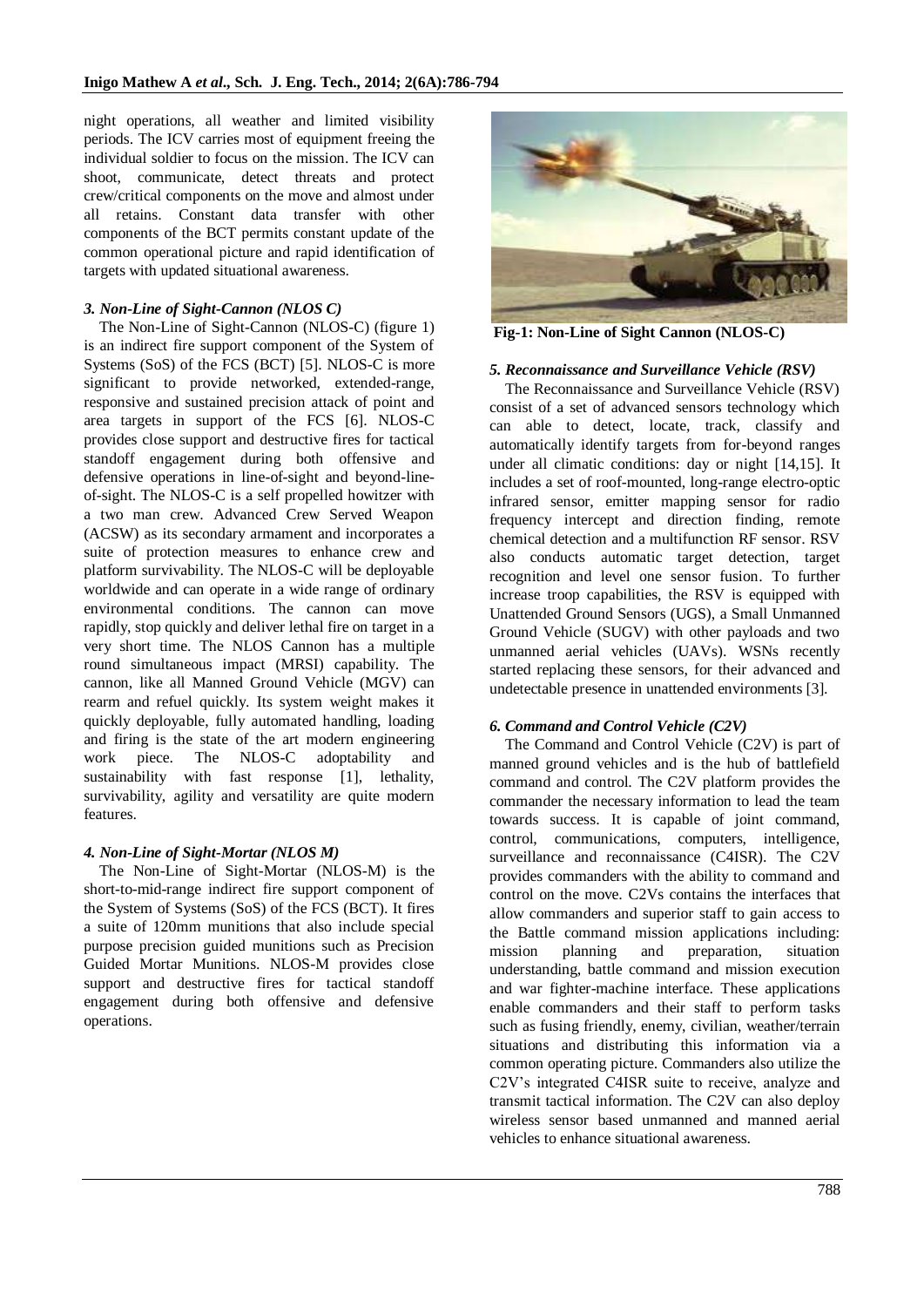### *7. Medical Vehicle-Treatment (MV-T) & Evacuation (MV-E)*

The Medical Vehicle is designed to provide advanced trauma life support within hour to critically injured soldiers. The Medical Vehicle serves as the primary emergency treatment system within the Brigade Combat Team and has two mission modules: Evacuation and Treatment. The Medical Vehicle-Evacuation (MV-E) vehicle allows trauma specialists, to be closer to the casualty's point-of-injury and is used for casualty evacuation. The Medical Vehicle -Treatment (MV-T) vehicle enhances the ability to provide Advanced Trauma Management (ATM)/Advanced Trauma Life Support (ATLS) treatments and procedures forward for more rapid casualty support and clearance of the battle space. Both modules will be capable of conducting medical procedures and treatments using installed networked telemedicine interfaces, Medical Communications for Combat Casualty Care (MC4) and the Theater Medical Information Program (TMIP).

## *8. FCS Recovery and Maintenance Vehicle (FRMV)*

The FRMV is the recovery and maintenance system for employment within both the Brigade Combat Team (BCT)/ divisions and contributes to sustaining and generating combat power to the Future Force structure. Each BCT will have a small number of 2-3 man Combat Repair Teams within the Brigade Support Battalion (BSB) to perform field maintenance requirements. The capabilities of the FRMV include indepth Battle Damage Assessment Repair (BDAR) and it limits the recovery operations.

### . **THE UNMANNED GROUND VEHICLES** *1. Armed Robotic Vehicle (ARV)*

The Armed Robotic Vehicle (ARV) (figure 2) is an unmanned 9.5 ton 6x6 Hybrid Electric Drive (HED) vehicle and comes in two variants: the Assault variant and the Reconnaissance, Surveillance and Target Acquisition (RSTA) variant. The two variants share a common chassis. The Assault variant will support the troop in the assault with direct fire of anti-tank weapons providing LOS/BLOS targeting. The RSTA version will remotely provide reconnaissance capability, deploy sensors, locate or by-pass threat acts as a communications relay and remotely assess/report battle damage assessment (BDA).



**Fig- 2: Armed Robotic Vehicle (with communication relay and anti-tank weapon mounted)**

## *2. Small Unmanned Ground Vehicle (SUGV)*

The Small Unmanned Ground Vehicle (SUGV) (figure 3) is a small, lightweight man portable UGV capable of conducting military operations in urban terrain, tunnels, sewers and caves. The SUGV helps in enabling the performance of manpower intensive or high-risk functions (i.e., Urban Intelligence, Surveillance and Reconnaissance (ISR) missions, Chemical/Toxic Industrial Chemicals (TIC)/Toxic Industrial Materials (TIM), Reconnaissance, etc.) without exposing soldiers directly to the hazard. The SUGV mini design allows multiple payloads to be fused in and with a plug-and-play option. Weighs less than 13 kg, it is capable of carrying up to two kilo of payload weight. Intelligent wireless sensors can be employed in order to attain enhanced surveillance [16,17].



**Fig-3: Small Unmanned Ground Vehicle (SUGV)**

### *3. Multifunctional Utility/Logistics and Equipment (MULE) Vehicle*

The Multifunctional Utility/Logistics and Equipment (MULE) Vehicle is a 2.5-ton Unmanned Ground Vehicle (UGV) that supports dismounted operations (figure 4). It consists of four major components: Common Mobility platform (CMP), Three Mission Equipment Packages: Mule-Transport, ARV-A-L and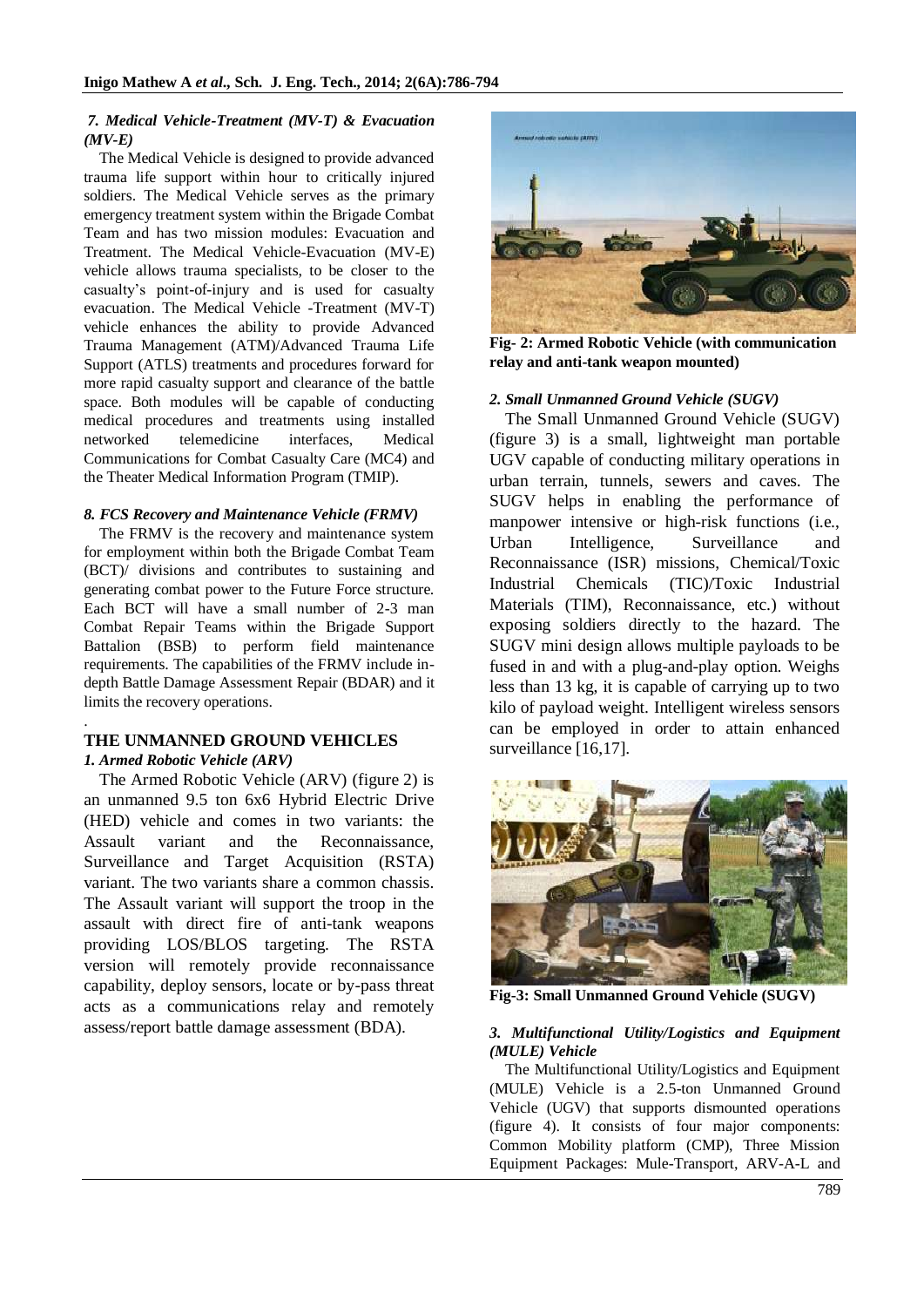Mule- Countermine, Centralized Controller (CC) for Dismounted operations and Autonomous Navigation System (ANS) mission payload package integrated on MULE platforms, Armed Robotic Vehicles and Manned Ground Vehicles (MGVs) to provide semiautonomous and leader-follower capability. This vehicle can be sling-loadable under military rotorcraft. The MULE Vehicle has three variants sharing a common chassis: transport, countermine and the Armed. Robotic Vehicle (ARV)-Assault-Light (ARV-A-L). The Countermine MULE Vehicle (MULE-CM) will provide the capability to detect, mark and neutralize anti-tank mines by connecting mine detection sensors. The ARV-Assault-Light (ARV-A-L) MULE Vehicle is a mobility platform with an integrated weapons and reconnaissance, surveillance and target acquisition (RSTA) system to support the infantry to locate and destroy enemy vehicles and bases. Wireless mine sensors can be employed for detection, marking and neutralizing anti-tank mines in unattended environments. As the MULE vehicle is mobile in nature, clustering can be employed in gathering information collected from different MULE vehicles [8,12,13].



**Fig- 4: Multifunctional Utility and Logistic/Equipment support vehicle (MULE)**

## **UNMANNED AERIAL VEHICLES**

## *1. Class I Unmanned Aerial Vehicle (UAV)*

The Class I Unmanned Aerial Vehicle (UAV) provides the infantry soldier with Reconnaissance, Surveillance and Target Acquisition (RSTA) (figure 5). Estimated to weigh less than 16 kg, the air vehicle operates in urban, forest and mountain terrains with a vertical take-off and landing potential. It can be easily controlled by an infantry soldier. The Class I UAV incorporates autonomous flight and navigation but it interacts with the network and the soldier to periodically update routes and target information which is defined by the soldier or by C2V. It provides real-time video streaming with improved reconnaissance support and early warning to Brigade Combat Team (BCT) in environments which is not suited to larger assets like B-52 and SU-30. It also acts as a communication relay in restricted terrain like mountains, bunkers and inside the buildings. The system (which includes air vehicles, a control device and ground support equipment) is back-packable. Wireless sensors can be incorporated with these vehicles in order to attain superior surveillance and target acquisition.

## *2. Class II Unmanned Aerial Vehicle (UAV)*

The Class II Unmanned Aerial Vehicle (UAV) has twofold endurance and a wider range of capabilities than the Class I. It is a multifunctional aerial system possessing the Vertical Take-Off and Landing capability. It supports the infantry soldier with reconnaissance, early warning, target acquisition and locating. It differ from class I UAV in capabilities like target designation in day, night and adverse weather. This provides the infantry the ability to study the battle space from far away by using a combination of Line-of-Sight (LOS), Beyond-Line-of-Sight (BLOS) and Non-Line-of-Sight (NLOS) systems. The Class II Unmanned Aerial Vehicle (UAV) can be carried by two soldiers.



**Fig-5: Class I UAV**

## *3. Class III Unmanned Aerial Vehicle (UAV)*

The Class III Unmanned Aerial Vehicle (UAV) is a multifunction system which has the range and endurance to support infantry with reconnaissance, surveillance and target acquisition. The Class III has to maximize endurance and payload while minimizing maintenance, fuel and transportation requirements. It can be used for communications relay, mine detection, Chemical, Biological, Radiological, Nuclear and High-yield Explosive (CBRNE) detection and meteorological survey. It allows the Non-Line-of-Sight (NLOS) precision fire for BCT in their area of interest. It operates at high altitudes during day, night and hares weather conditions. Wireless sensor network with weather, light and object sensors can be greatly employed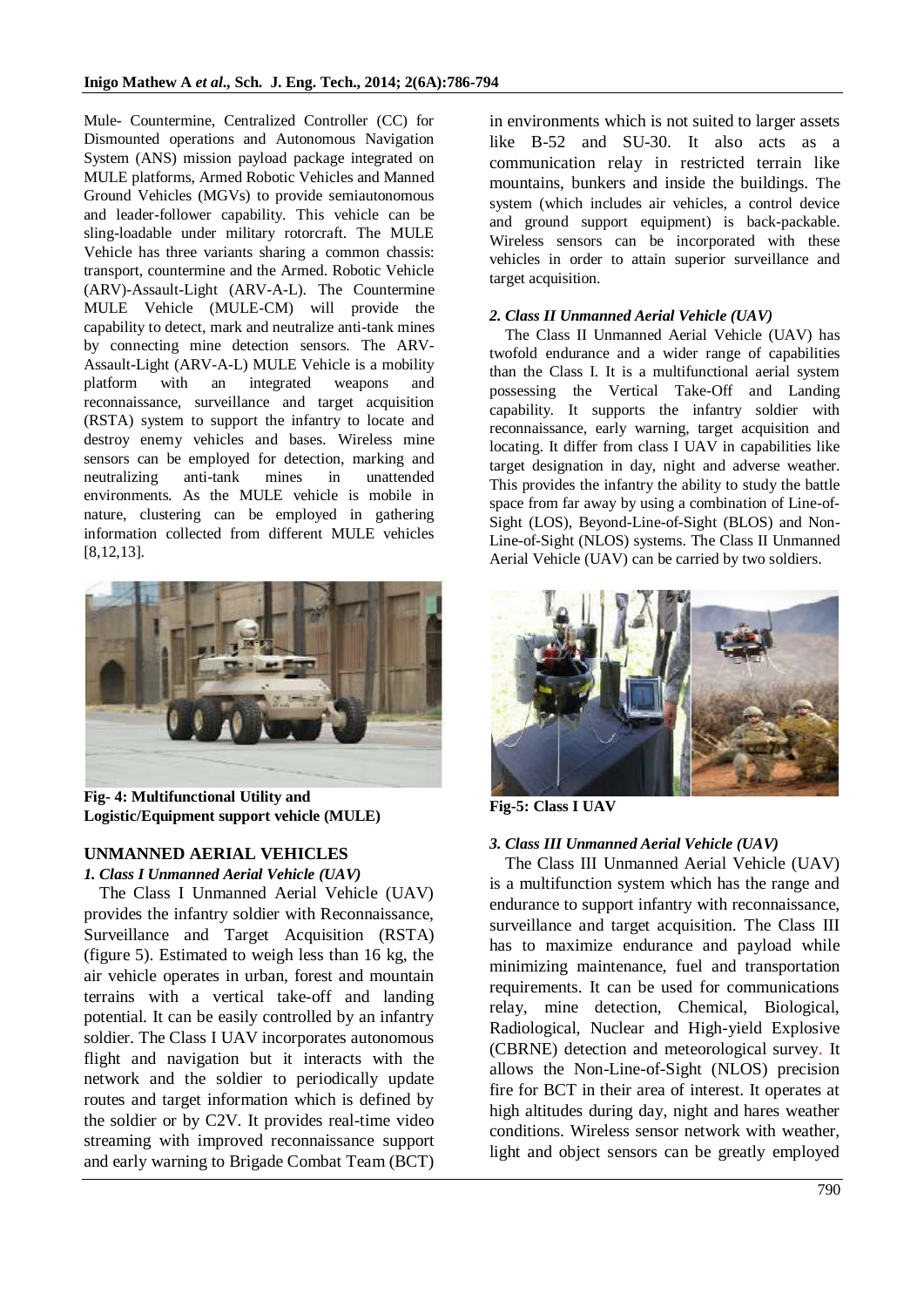with these vehicles so as to monitor these parameters in a remote manner [9].

#### *4. Class IV Unmanned Aerial Vehicle (UAV)*

The Class IV Unmanned Aerial Vehicle (UAV) has a longer range and endurance (figure 6). It supports Brigade Combat Team (BCT) Commander with communications relay, long endurance and wide area surveillance.



**Fig-6: Class IV UAV**

Class IV can also be used for aerial support. It has the capabilities of Wide Band Communications Relay, long-range Chemical, Biological, Radiological, Nuclear and High-yield Explosive (CBRNE) detection. In addition, it has the payload to augment the RSTA capability by cross-cueing multiple sensors.

## **UNATTENDED SYSTEMS**

#### *1. Unattended Ground Sensors (UGS)*

The FCS (BCT) Unattended Ground Sensors (UGS) (figure 7) is divided into two foremost subgroups. Tactical-UGS (T-UGS) comes with enhanced intelligence, surveillance and reconnaissance package. The ISR-UGS shoots out in compact and uses multiple ground-sensing technologies. An Unattended Ground Sensors (UGS) field includes multifunction sensors for target detection, location and classification. A sensor field also includes a gateway node to provide sensor fusion which provides common operating picture of the battle space. The UGS is used to perform mission tasks such as perimeter defense, surveillance, target acquisition and situational awareness (SA), including chemical, biological, radiological, nuclear and highyield explosive (CBRNE) early warning.

Urban-Unattended Ground Sensors (U-UGS) is low cost, networked to report for situational awareness and force protection in an urban setting. They are easily employed by soldier himself or robotic vehicles either inside or outside the buildings. U-UGS will support the soldier by monitoring urban hit points such as corridors and stairwells as well as sewers and tunnels. Wireless sensors can be employed widely here in order to offer remote monitoring of target, location and providing awareness for the soldier. U-UGS gateways provide the urban situational awareness data to the network. Distributed clustering can be used in areas of higher mobility and aggregation of the collected data to be forwarded to the remote monitoring center.



**Fig-7: Tactical Unattended Ground Sensor**

## *2. Non-Line of Sight-Launch System (NLOS-LS)*

The Non-Line of Sight-Launch System (NLOS-LS) consists of missiles and a highly mobile, independent Container Launch Unit (CLU) with self-contained fire control electronics and software for remote and unmanned operations (figure 8). Each Container Launch Unit (CLU) consists of a computer communications system and 15 missiles [Precision Attack Missiles (PAM)]. Precision Attack Missiles (PAM) is a modular, multi-mission and guided missile with two trajectories: a direct-fire and a boost-glide trajectory. The missile receives target information before being launched and changes the target details during flight. The PAM also supports laser-designated and automatic operation modes, being capable of transmitting real-time information in the form of target imagery before impact. PAM is designed to defeat heavy armored targets.



**Fig-8: Non-Line of Sight Launch System**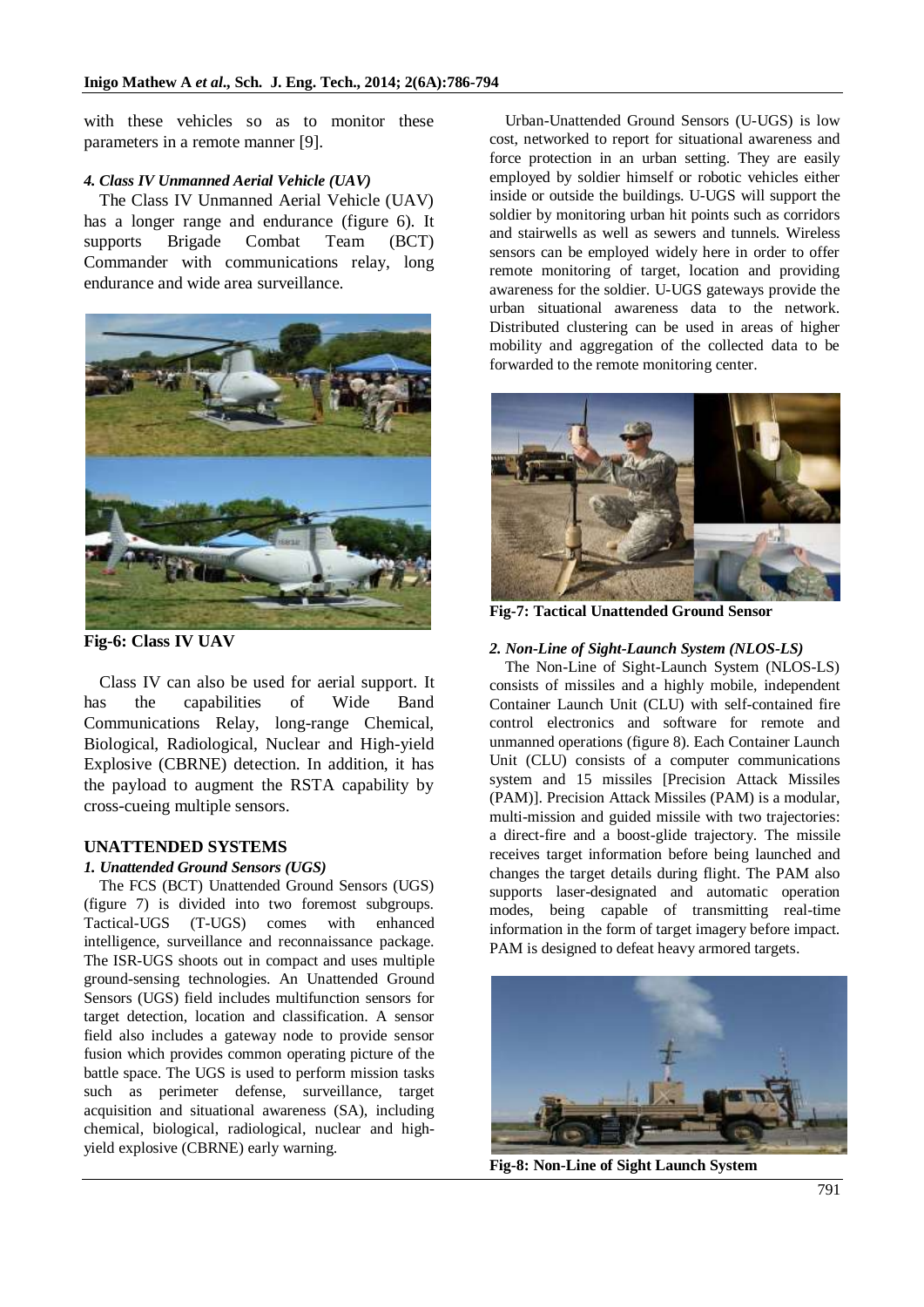#### *3. Intelligent Munitions System*

The Intelligent Munitions System (IMS) is an unattended munitions system providing both offensive and defensive force protection (figure 9). The IMS is a system of mutually lethal and non-lethal munitions integrated with advanced command and control features, communications devices, sensors and seekers that make it an integral part of the network's core systems. IMS provides unmanned terrain dominance and tactical control over the area.



**Fig-9: Intelligent Munitions System**

Typical missions include: a) isolating enemy forces from friendly location, b) creating isolation and indirect fire on enemy forces, c) filling loop-holes in the battle space and d) controlling noncombatant movement with its non-lethal weapon capabilities. With its reduced footprint, IMS can deliver fire by various means. Once, on the ground, it can locate itself, organize all of its components and report its location to the battle command and control center. The munitions field can be armed, turned off to allow friendly passage and then rearmed to resume its mission. This on-off capability allows it to be recoverable and reusable, further reducing its logistics footprint. It does not become a hazard to friendly forces; it will self-destruct on command or at a preset time interval. It will also be tamper resistant.

The Intelligent Munitions System (IMS) consists of a hand-deployable module, an integrated sensor system, lethal and non-lethal munitions and a command and control gateway node. The IMS consist of both antivehicle and anti-personnel munitions. It works as a stand-alone device or along with other systems. It consists of a communication system which allows wireless inter-component communication. The IMS allows locating and destructing of enemy forces, enabling real time battle damage information and improves the ability of the commander to deploy forces more effectively. This is a weapons program that consist of Antipersonnel Landmine-Alternative (APL-A). The system consists of a number of explosive charges that is detonated by a commander who would

be alerted by the presence of a person because of the body contact with a sensor. This system is described as "Man-in-the-Loop", which indicates that it is a commander and not the target that activates the explosive charge.

## **THE NETWORK**

The Army's FCS (BCT) network allows the FCS Family-of-Systems to operate as a system-of-systems in which the capabilities of all the systems are greater than the sum of its parts. The network enables the infantry soldiers to better understand and dominate the future battlefield at greater level. The network consists of five layers, when combined provides very high speed data flow within the network. The FCS network possesses the adaptability and management functionality required to maintain standard services, while the FCS (BCT) fights on a rapidly shifting battle space giving them the advantage to see first, understand first, act first and finish decisively.

## *1. The Standards*

The Standards Layer is the foundation of the network. It provides the governance for which the other layers are shaped and formed. The FCS (BCT) network conforms to the standards documentation to ensure that the net-centric attributes like flexibility and adaptability on distributed computing environment. Information needs, information timeliness, information source and networked capabilities provide enhanced guidance to ensure the technical exchange of information and endto-end operational effectiveness. Uniform standard allows interoperability with other networks.

## *2. The Transport*

The FCS (BCT) Family-of- Systems is connected to the command, control, communications, computers, intelligence, surveillance and reconnaissance (C4ISR) network by a multilayered transport layer with extreme range, capability and dependability. The primary function of the transport layer is to provide secure and reliable data transfer over complex terrain. The network supports advanced functions like integrated network management capability, information assurance and information dissemination management to ensure dissemination of critical information among sensors, processors and war fighters both within and external to the FCS (BCT)- equipped organization.

### *3. The Services*

Heart of FCS (BCT) network is the Services Layer, commonly referred to as System-of-Systems Common Operating Environment (SOSCOE) which supports multi mission-critical applications both independently and simultaneously. It is designed so that, at any specific instant, one can incorporate only the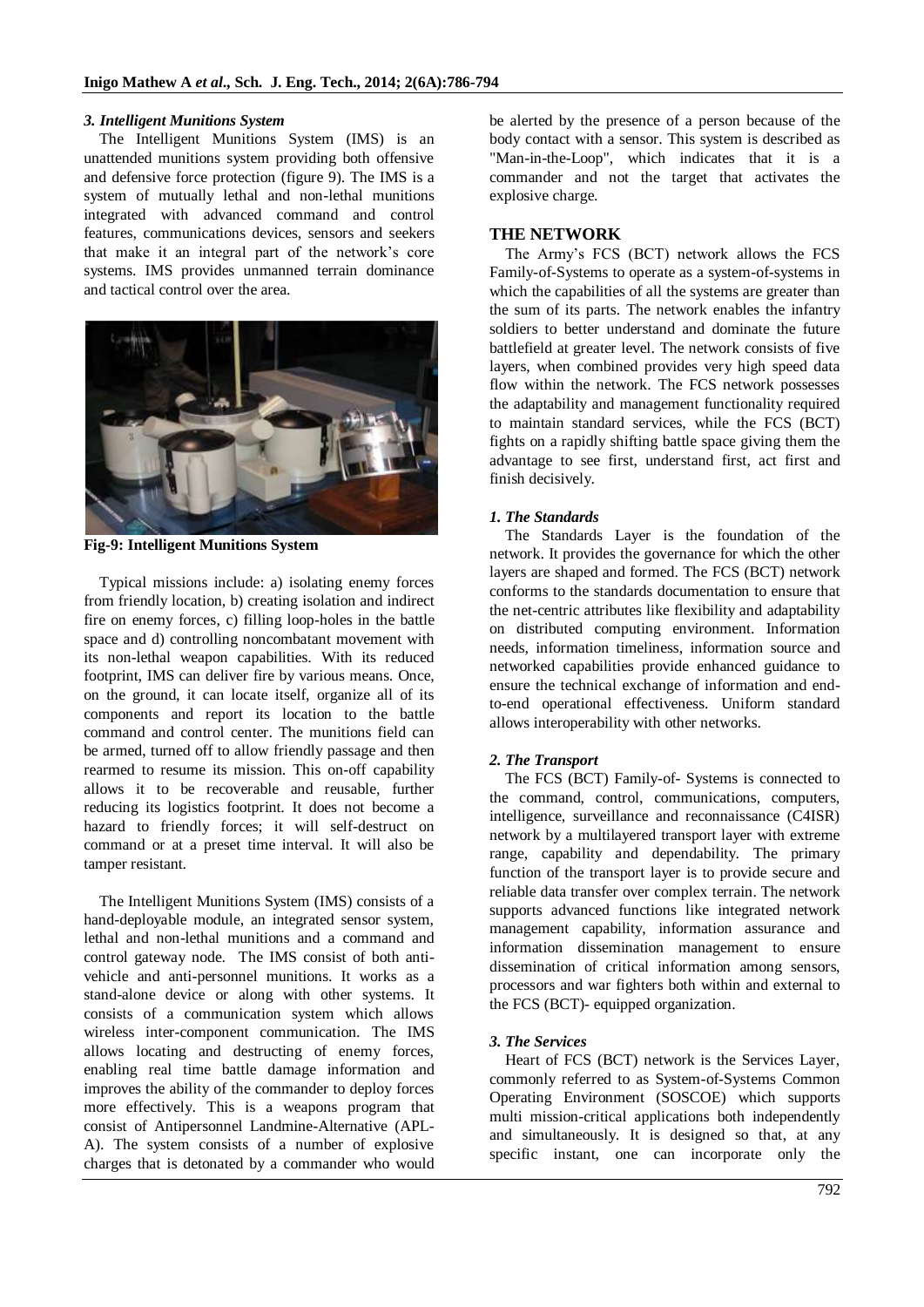components that are needed for that particular instant. It enables advanced integration of separate software packages, independent of their location, connectivity mechanism and the technology used for developing them.

## *4. The Applications*

The Applications Layer is responsible for providing the integrated ability to assess, plan and execute the network-centric mission operations by using a common interface and a set of non-overlapping functional services that provides the full range of FCS (BCT) warfighter capabilities. This layer combines ten software packages to enable full interaction, integration and interoperability between the systems with no hardware, software or information bank. It also allows cross Battlefield Functional Area (BFA) problem-solving, decision aiding, adaptable doctrine, tactics, techniques and procedures, reconfiguration of roles and levels of automation during execution development, the basic efficiencies promotion, technology refresh and insertion.

## *5. The Platform and Sensors*

The Sensors and Platforms Layer is comprised of a distributed and networked array of multi-spectral sensors that provides the FCS (BCT) with the ability to "see first." Intelligence, Surveillance and Reconnaissance (ISR) sensors are integrated onto all manned ground vehicles, all unmanned ground vehicles and all four classes of unmanned aerial vehicles within the FCS (BCT). To provide war fighters with current, accurate and actionable information, the data from the various distributed ISR and other external sensor assets are subjected to complex data processing, filtering, correlation, aided target recognition and fusion. The 18 networked systems consist of eight manned ground vehicles, three unmanned ground vehicles, four unmanned aerial vehicles and three specialized devices.

### *6. The Soldier—The Heart of FCS*

All Soldiers in the Brigade Combat Team (BCT) are part of the Soldier as a System (SaaS) overarching requirement that encompasses everything the soldier wears, carries and consumes to include unit radios, crew served weapons and unit specific equipment in the execution of tasks and the duties. All soldiers systems will be treated as an integrated System of Systems (SoS). The soldier, as defined by Soldier as a System (SaaS) meets the need to perk up the current capability of all the soldiers, regardless of Military Occupational Specialty (MOS) to carry out army warrior tasks and functions more proficiently and effectively. Soldier as a System (SaaS) establishes a baseline for core soldier requirements and establishes the foundation for specific or mission unique soldier programs (Ground, Mounted

and Air). It presents a fully integrated modular soldier that provides a balance of tasks and mission equipment in support of the soldier team: the current and the future force. FCS also enhances the SaaS with additional benefits like joint embedded training: allowing the soldier to train anywhere, at any time, including enroot to the battlefield

## *7. Major problems in FCS concept*

A) One of the somber issues is the lifetime of the battery. Longer the lifetime of the battery, longer is the life of the soldier. Since the soldiers depend only on the system to identify and eliminate threads which affects his survivability, long lasting fast rechargeable batteries are required. One solution for this issue is to replace the sensors with wireless sensors with novel distributed clustering algorithms embedded in it. B) It is very tricky to establish communication relays near the battlefield, as it becomes a target to enemy forces. If reliable communication could not be established, soldier can't obtain real-time war picture. For real-time situational awareness, secure and reliable communication is the foremost criterion. More the number of node points, more is the possibility for hacking and as a result providing reliable communication link in non-line of sight is a severe issue. The problem could be overcome by clustering all the nodes in distributed manner. C) When the battle field has to cover wider area, signal strength becomes weaker and this paves a way for losing the collected information. This creates a SNR problem that has to be taken in to account. This can be eliminated completely by increasing the number of nodes in the network.

## **CONCLUSION**

Future combat system (FCS) is a network, which connects eighteen individual weapon scheme connected with the soldier all the way through the network. Supporting the soldier with real time situational awareness and cooperative operability among forces to entire a mission successfully with low mortality rate is the fundamental thought, thereby enabling the soldier to see first, understand first and take action decisively. Fusing the data collected from dissimilar reconnaissance vehicle, unattended ground sensors, unmanned aerial vehicles and live assets has to be made successfully. System of system common operating environment (SOSCOE) supports the system, providing reusable software design for platform and battle command application via low bandwidth network. After the comprehensive study on the problems and issues concerning FCS, two foremost criterions have to be accounted principally: battery lifetime and reliable communication over disrupted terrains. These two issues could be greatly minimized by replacing the sensors with wireless sensors embedded with a